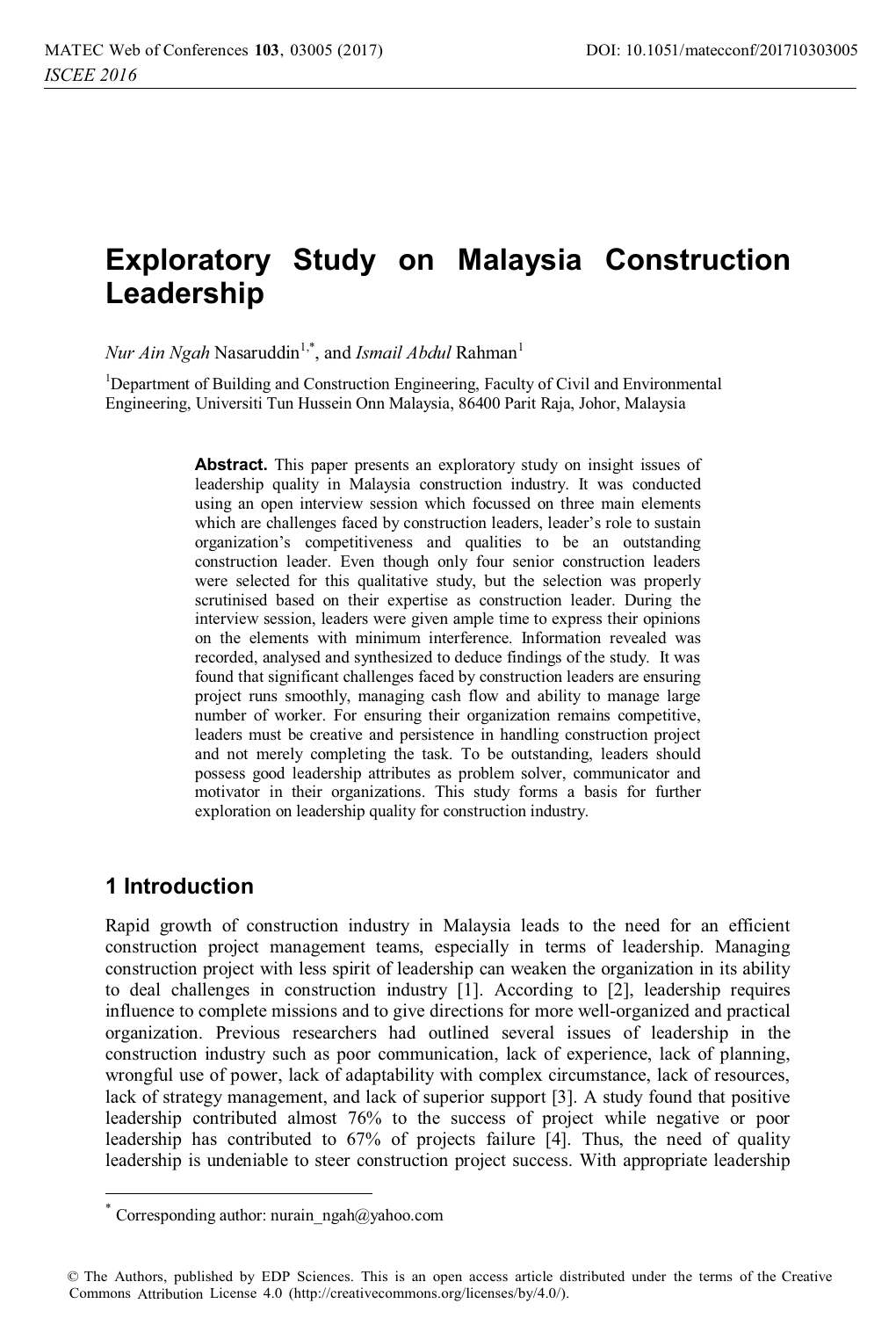among the construction parties will enable to navigate the construction process in a sustainable manner [5]. Quality leaders able to lead project team in an efficient and effective manner to accomplish the organization and project goals. Hence this exploratory study was intended to gain better understanding of issues on leadership quality in Malaysian construction industry.

## **2 Methodology**

This exploratory study adopted qualitative approach in gathering information from respondents through open interview sessions where the respondents were minimally guided to focus on the identified issues. Guiding questions were prepared based on the literature which comprises of three main elements which are challenges faced by construction leaders, leaders' role to sustain organization's competitiveness and qualities to be outstanding construction leaders. Selection of respondents is crucial in qualitative approach where they should have sound knowledge and experiences on the subject matter to ensure the reliability and validity of their opinions. This study has identified four construction leaders selected from highest G7 grade of CIBD database with working experience for more than 15 years and holding top managerial position. Construction leaders are considered experts of Malaysia construction industry that can contribute reliable information [6].

Experts were contacted to make appointments and to inform the intentions of the interview session for their preparation. Interview sessions were conducted through new technique known as OREO which means Opinion, Reason, Evidence, And Opinion's suggestion [7]. In this technique, experts were required to give opinions on the issues based on their knowledge and experience. Besides giving opinions, they are required to provide reasons/justifications for their opinion and if possible with evidences. Finally, they are required to give suggestions on their opinions. The interview session was conducted in face to face mode where the given information was recorded manually and also captured electronically. Experts were given ample time to voice their opinions on the given topic and gently guided to avoid deviation from the interview's objectives. Information gathered from the interview was analysed and synthesized to produce quality interview transcriptions which elaborate pertinent points in systematic and logical arrangement. These transcriptions were summarized in deductive manner to establish findings.

### **3 Interviews outcomes**

Demography of four experts who participated in this interview are as follows: the first expert has being in the industry for more than 36 years and handled several mega construction projects, the second expert has being in the industry for more than 33 years and also owner of organization, while the third expert having 15 years of working with government mega projects and holding top management position and the final expert having 15 years of working with private mega projects and holding top management position.

#### **3.1 Challenges faced by construction leaders**

In the first part of the interview session, experts were requested to voice their opinions regarding challenges faced by construction leaders under the current scenario. The first expert responded by stating three primary challenges facing construction leaders today which are to achieve completion of the targeted construction successfully, ensuring all team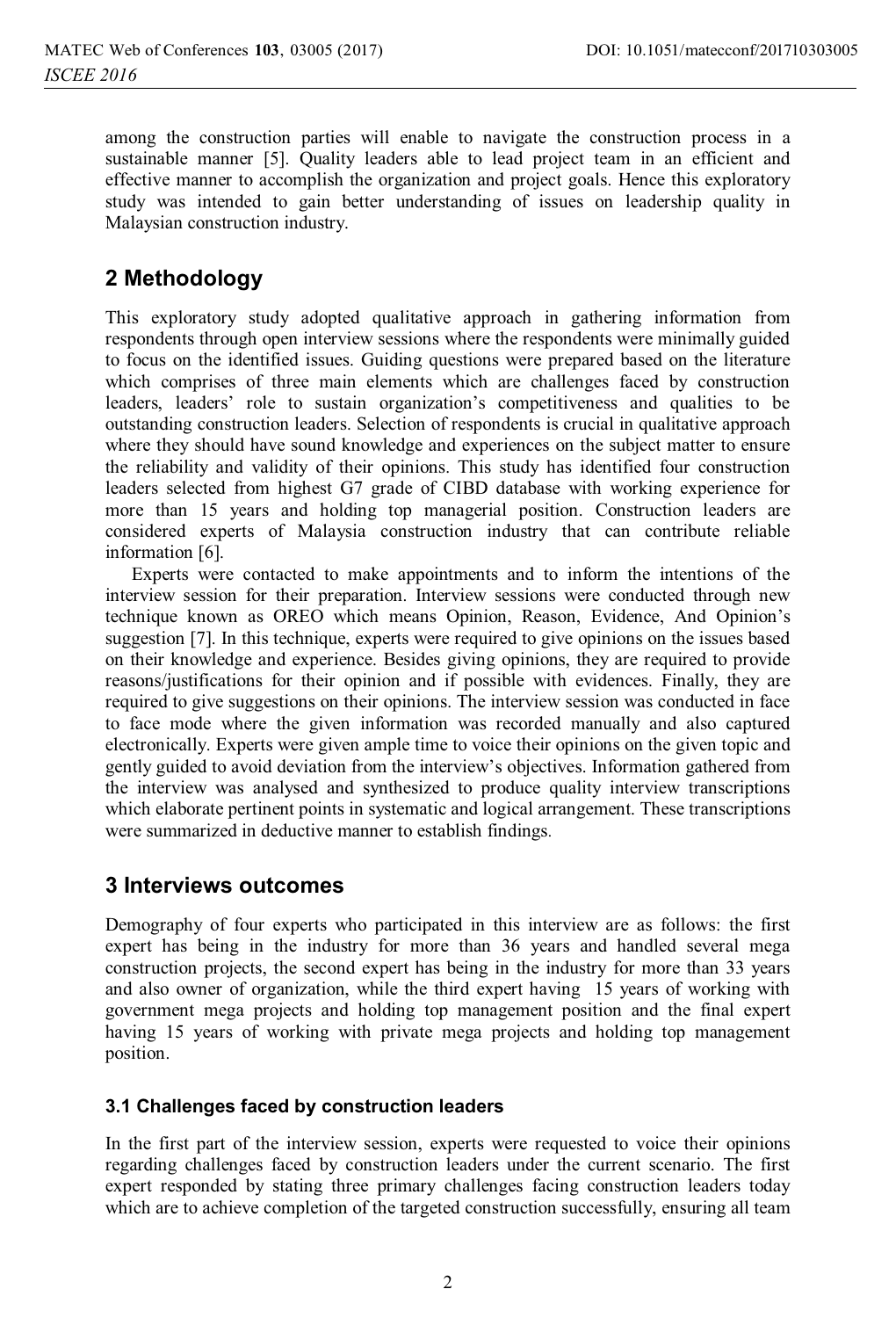members review and respect the project schedule tightly, and managing team member attitude  $\&$  work ethics correctly. To the second expert, the challenges are to ensure construction project runs smoothly without interference from employee problem, salary disputes, damaged machinery & the uncertainty of building materials prices, and managing cash flow. According to this expert, Malaysia construction industry is facing the shortages of skilled workers and the available foreign workers do not have permit and valid green card to work in Malaysia. Hence, leaders have to address this challenge before entering their workers to work at the construction site. Leaders need to compete for getting workers quickly by giving higher salary to prevent salary disputes among workers. Other important issues are the increases of construction materials prices after project awarded and late payments from the client affecting their cash flow.

 According to the third expert, the challenges are to handle the large numbers of worker at one time on the site, handling construction projects in the hectic work area with unstoppable traffic at entry and exit route in the daytime, managing project cash flow with late payment from the client, and ensuring no construction drawing error such as the not accurate of measurement & design errors that will lead to rework. For the fourth expert, construction leaders are facing challenges to ensure the project runs smoothly with the problems of increased of construction material prices, lack of skilled worker on site, employing foreign workers with higher rate of workers levy fees and others. The outcomes for the challenges faced by construction leaders can be summarised as in Table 1.

| <b>First</b><br><b>Expert</b>                             | <b>Second Expert</b>                                  | <b>Third</b><br><b>Expert</b>              | Forth<br><b>Expert</b>                                |
|-----------------------------------------------------------|-------------------------------------------------------|--------------------------------------------|-------------------------------------------------------|
| Completion of project<br>on time                          | Ensure project runs<br>smoothly with many<br>problems | Handle large<br>numbers of workers         | Ensure project runs<br>smoothly with many<br>problems |
| Ensure all team<br>members abide with<br>project schedule | Manage project cash<br>flow                           | Handle project in<br>hectic work area      |                                                       |
| Manage team<br>members attitude and<br>work ethics        |                                                       | Manage project cash<br>flow                |                                                       |
|                                                           |                                                       | Ensure no<br>construction<br>drawing error |                                                       |

**Table 1.** Summary of challenges faced by construction leaders.

From Table 1, it can be interpreted that the common challenges according the experts in the order of similarity are ensuring the project runs smoothly within the targeted time, managing cash flow and ability to manage large number of worker. To ensure that the project runs smoothly, several factors are highlighted such as ensuring team member abide the project schedule, work with right attitude, minimise error and ability to work under hectic environment. To avoid delay, time is a crucial factor for construction operation as it will interrupt the sequencing of the construction process. Hence, any challenges must recognize and dealt early by construction leaders who play a vital role in project teams.

#### **3.2 Leaders' role to sustain organization's competitiveness**

Second element of the interview is to extract opinions from the experts regarding on how to ensure construction organization stays competitive which means successfully completed the project and also getting new project [8]. The first expert shared experiences in sustaining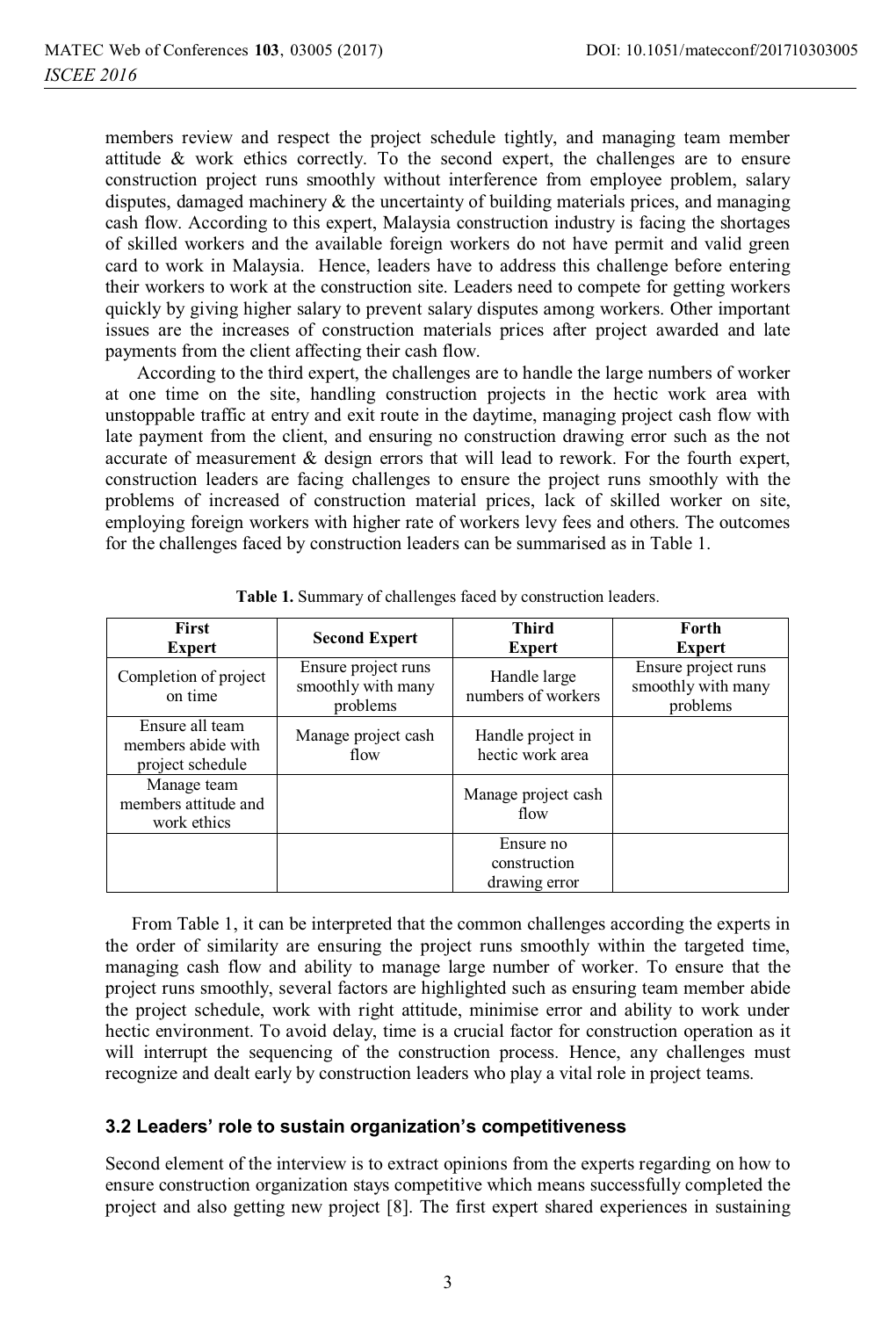the organization's competitiveness by effectively utilizing resources to complete the given tasks with high productivity outputs considering cost benefit, workers, machines, and systems. Leader should adopt 'plan the work and work the plan' approach through recognizing, monitoring, and taking immediate actions and this effective approach should be applied as guide for tracking resource, schedule and time.

 The second expert uses three approaches comprises of trusting subordinate's credibility in conducting work, evaluating subordinates' performances on construction progress, and aware of subordinates' responsibility to enable works be carried out as scheduled in sustaining the organization. While the third expert stressed that the importance of controlling and monitoring financial status of the project started from the early stage of project implementation. Leader should proactively follows up the work undertaken at the construction site by providing an alternative action/ plan, workaround to meet changing needs and requirements. Leader believes competitive organization must have a 'check and balance' approach among project teams to prevent one person having more power to control over the decision. The final expert sustaining the organization by ensuring accurate estimation on costing and follows the Quality Assessment System for Building Construction Work (Construction Industry Standard; CIS 7: 2006) provided by CIDB. These interview outcomes for role of construction leaders to sustain organization's competitiveness can be summarised as in Table 2.

| <b>First</b><br><b>Expert</b> | <b>Second Expert</b>                           | <b>Third</b><br><b>Expert</b>                      | Forth<br>Expert                                                                                        |
|-------------------------------|------------------------------------------------|----------------------------------------------------|--------------------------------------------------------------------------------------------------------|
| Effective use of<br>resources | Trust subordinates<br>credibility              | Control and monitor<br>project financial<br>status | Accurate estimation<br>of construction<br>costing                                                      |
| Work according to<br>plan     | Evaluate subordinates<br>performances          | Proactively follows<br>up work undertaken          | Abide Quality<br><b>Assessment System</b><br>for Building<br><b>Construction Work</b><br>(CIS 7: 2006) |
|                               | Awareness of<br>subordinates<br>responsibility | Check and balance<br>among project teams           |                                                                                                        |

| <b>Table 2.</b> Summary of roles to sustain organization's competitiveness. |  |
|-----------------------------------------------------------------------------|--|
|                                                                             |  |

 From Table 2 shows experts' own approaches to sustain organization's competitiveness. These variety methods are useful to be shared amongst the construction parties especially the contractors to sustain their company competitiveness.

#### **3.3 Qualities to be an outstanding construction leader**

Regarding qualities for an outstanding construction leader, the first expert viewed that successful leaders should be innovative to break the project work into daily activities which can speed up productivity. Leader should able to foster good relationship and communication with subordinates by interacting, caring and imparting information effectively to increase cooperation and also improve project completion on-time. Likewise, leader is considered problem solver in tackling issue arises and also making a quick & right decision using resource available for smooth running of construction project. Good leader should be able to delegate work to appropriate worker based on several criteria such as qualification, experience, attitude, and competencies. Leader must act as counsellor in handling disputes at construction site and also motivator to their worker, staff and sub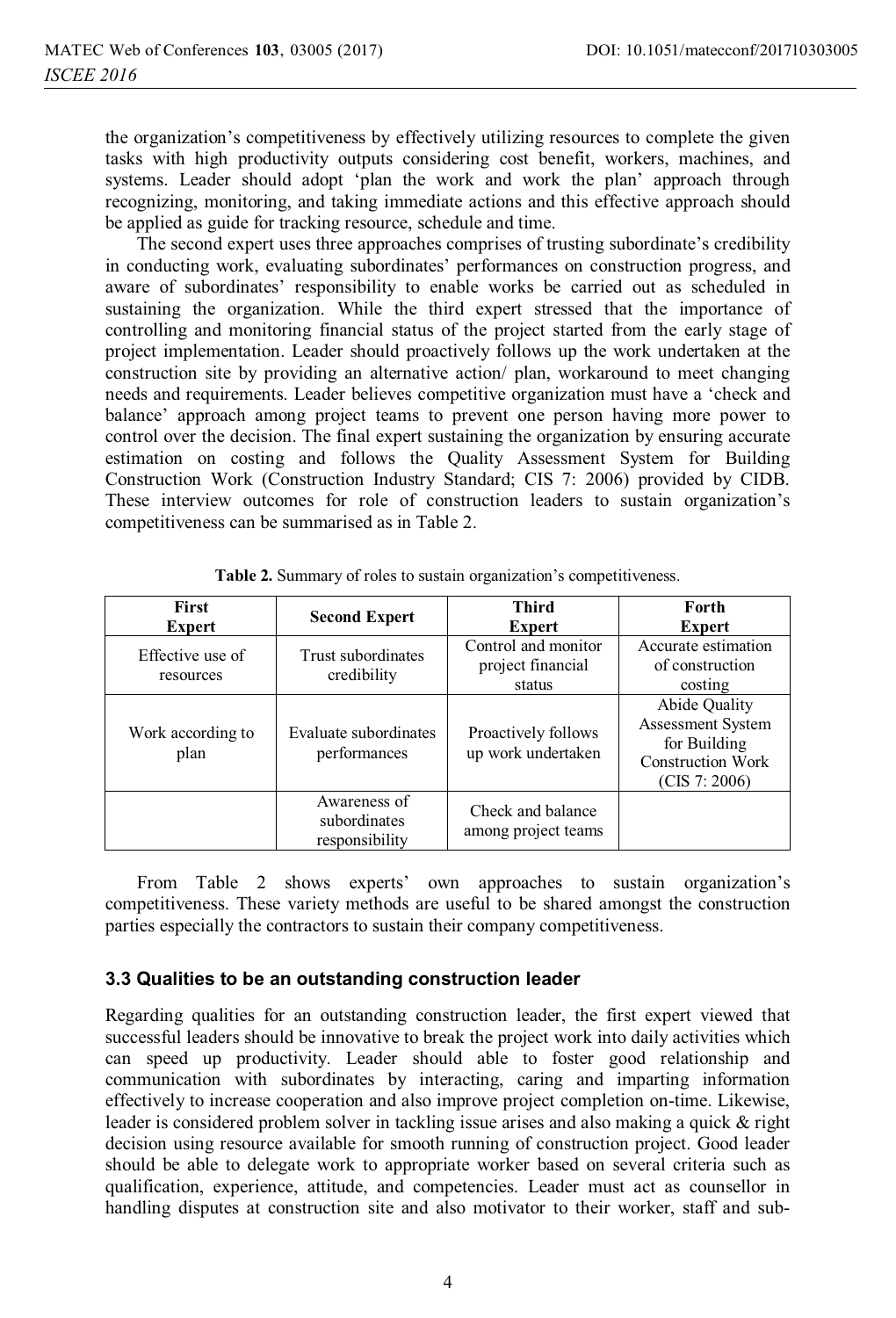contractor to work properly for significant impact on productivity. Construction leader needs to work with enthusiasm to make changes for productivity and placing priority to subordinates. Leader should set good examples and inspire their subordinates to emulate like them to work as a team. Leader must show great interest to work, sincere with workers, knowledgeable and hardworking. Strong leader should admit and correct the problem as a symbol of his commitment to the project teams. Outstanding leader should able to evaluate productivity of his previous works for improvement of future project. Finally, he concluded that Malaysia construction industry is vibrant which requires more leaders in the industry.

 According to second expert, role of outstanding construction leader is to develop trustworthy among project teams and related parties. Strong leader committed to responsibility and monitor results continuously by evaluating performances of subordinates to achieve targeted progress. Quality leader should able to tolerance with subordinates to enhance teamwork and foster good relationship with subordinates by treating their subordinates fairly, so that, any employee mistakes able to be dealt professionally and solved immediately. Furthermore, leader should be a good problem solver and motivates subordinates to maintain their loyalty to the company. According to this expert, outstanding leaders should have good personal like honest to work and having a good time management to avoid delay.

 While the third expert, views good leaders should be proactive in following up work progress and exercising empowerment in organization. Leaders need to have 'check and balance' approach among project teams to prevent one person having more power to control over the decision. Since construction organization in hierarchical structure, quality leader should able to communicate effectively, concerned, understand and listen on workers' welfare to maintaining respect from subordinates. To stay competence, leader should have do self-improvement by gaining knowledge from senior construction leaders, through reading, and actively involved in a construction project. Good leader must be a problem solver using options and resources available in addressing challenges in construction industry. Leader motivates subordinates by contingent reward to show recognition for completing the task early.

 The final expert emphasized that good leader should have good communication skill by listening to subordinates to acquire updated information on construction activities. Strong quality leader should able to follow regulations, hardworking, and positive thinking. Leader should also be good problem solver in tackling any issue arises. To this expert, leaders must continually do self-improvement through reading, and actively involved in a construction project. The roles as an outstanding construction leader from all the experts' views can be summarised as in Table 3.

From Table 3, all of the experts agreed that an outstanding construction leader should possess leadership quality as a good problem solver. Besides that, three out of four experts agreed that leader should have good communication skill and also a good motivator in carrying out the construction work.

### **4 Conclusion**

This study has provided valuable insight issues of leadership quality in Malaysia construction industry. It was found ten challenges and roles of construction leaders which are required to sustain organization's competitiveness. To be successful construction leaders, experts gave three most important qualities which are to act as a problem solver, able to communicate well and as a motivator to their team members. This exploratory study's outcome will be a basis for further investigation on leadership characteristics which are required by construction leaders to steer project success.